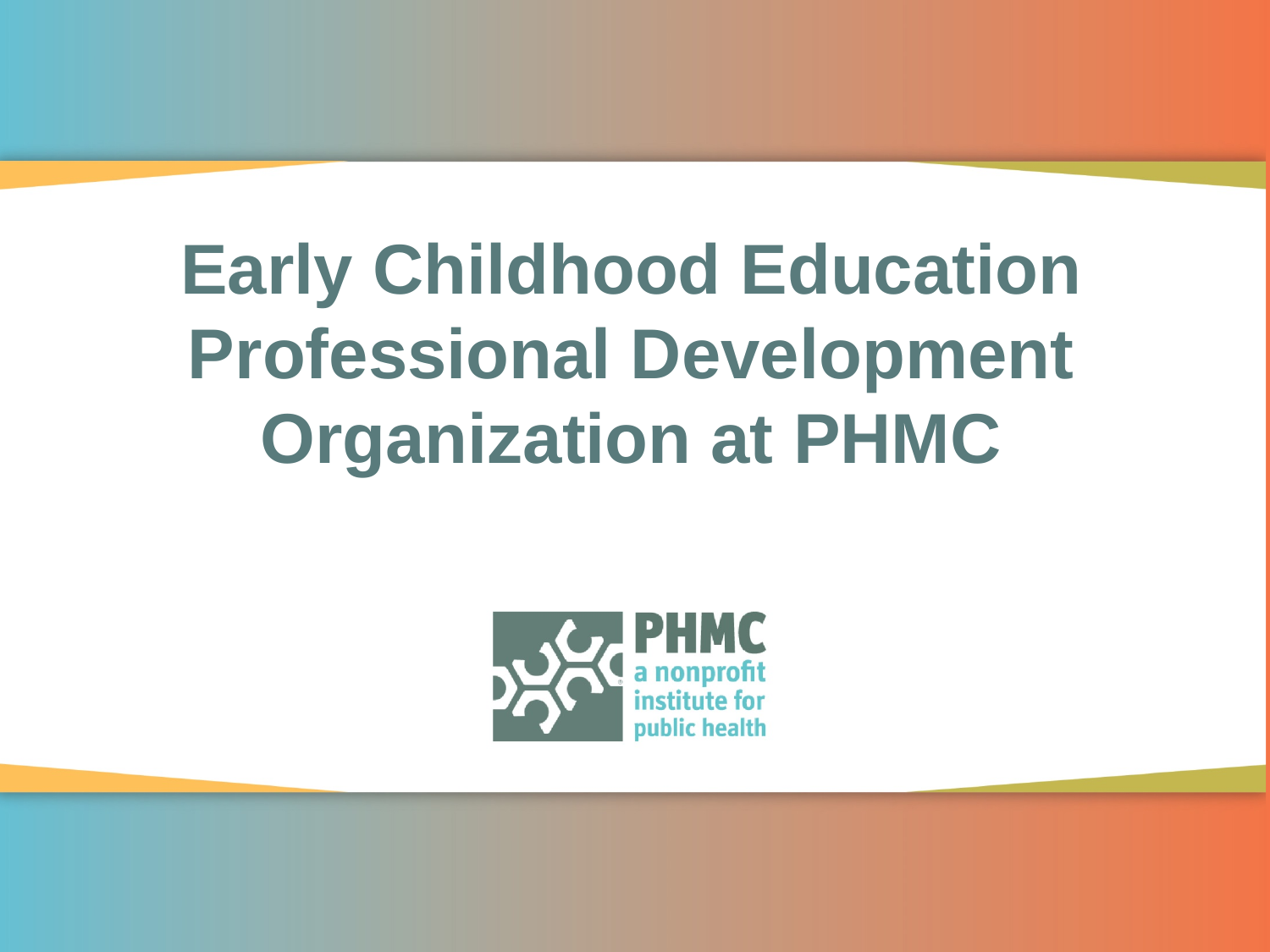# **ECE PDO at PHMC**

• Coordinating credit-bearing professional development and career pathway supports for Bucks, Chester, Delaware, Montgomery, and Philadelphia **Counties** 



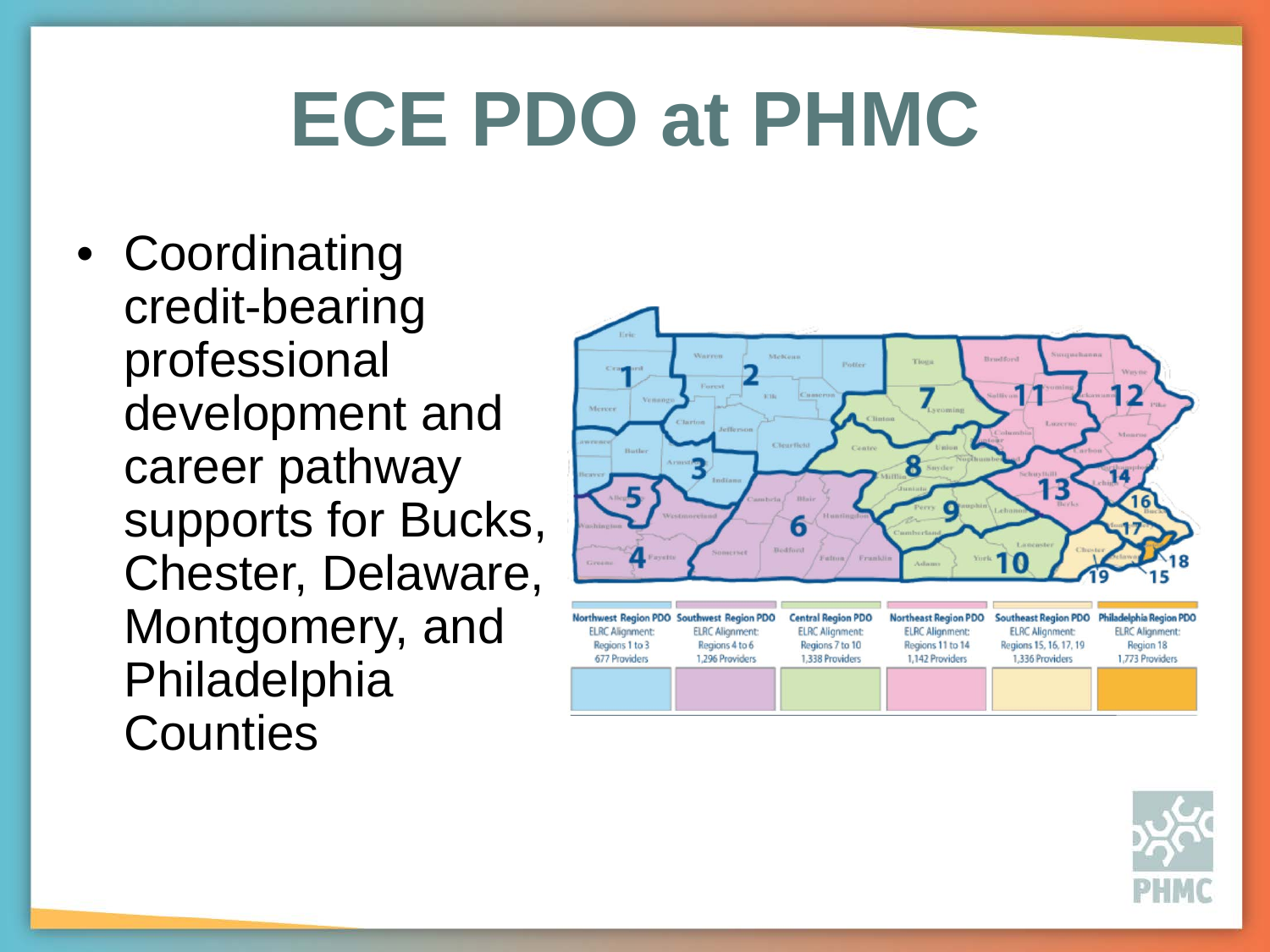# **ECE PDO Goals**

- Increase overall completion rates of BAs, AAs and CDAs in the ECE workforce
- Increase overall participation rates in BSA, AA and CDA programs for the ECE workforce
- Increase number of teachers who transition to the next degree after graduation
- Address equity-based gaps in the credentialing system

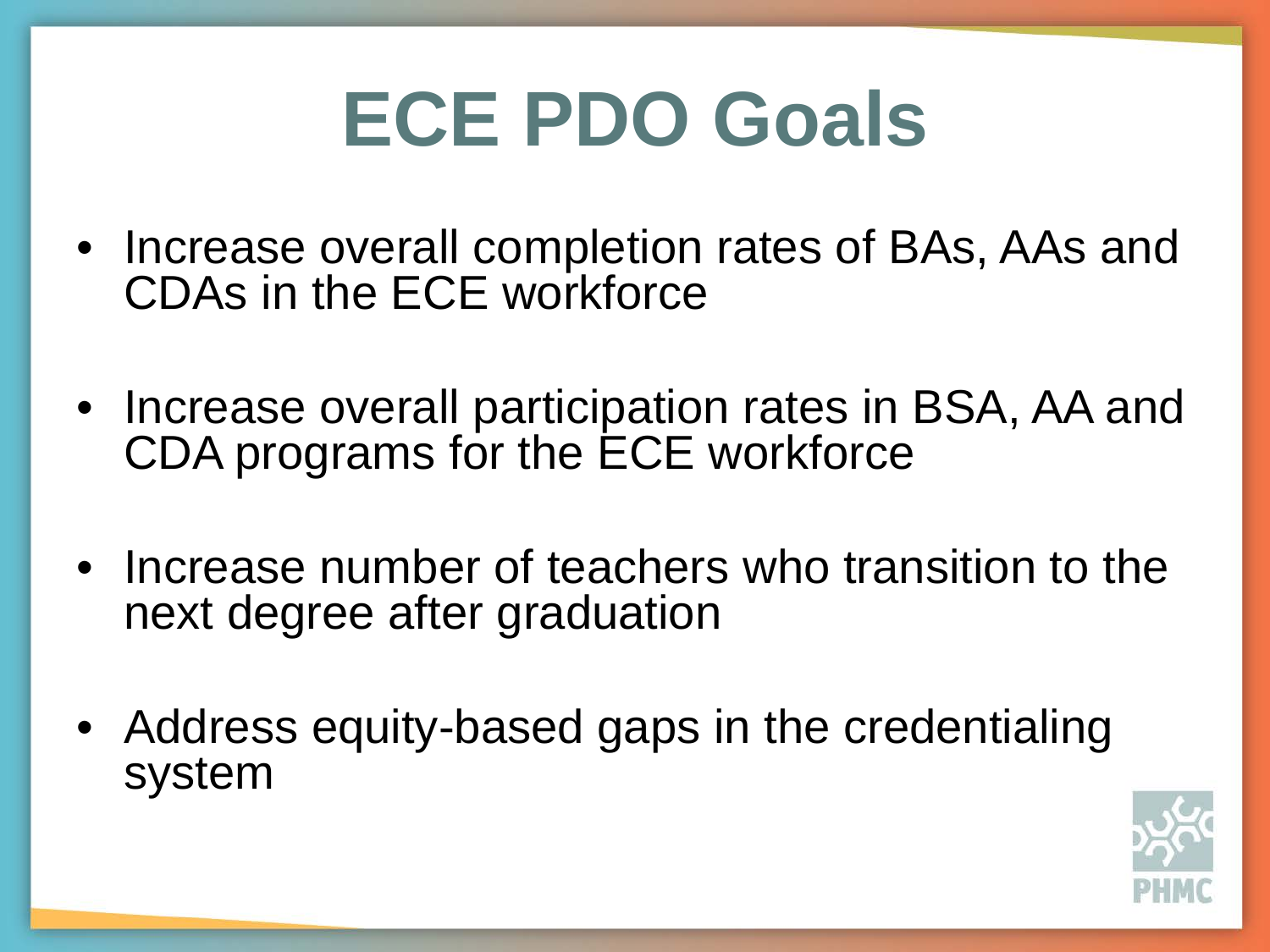#### **How we partner with IHEs**

- Provide funding for CDA, AA, BA programming that leads to degree or credential and ensure there is a pathway for credits to be stackable and portable for articulation
- Develop activities that break down barriers and provide student supports to promote completion
- Prioritize innovative modalities to coursework delivery, including community based learning opportunities, ECE Apprenticeship, and course offerings at times that accommodate the unique needs of our workforce
- Support the development of program content specific to the needs of ECE, including Infant Toddler Care, Trauma Informed Practice, Culturally Competence, etc.

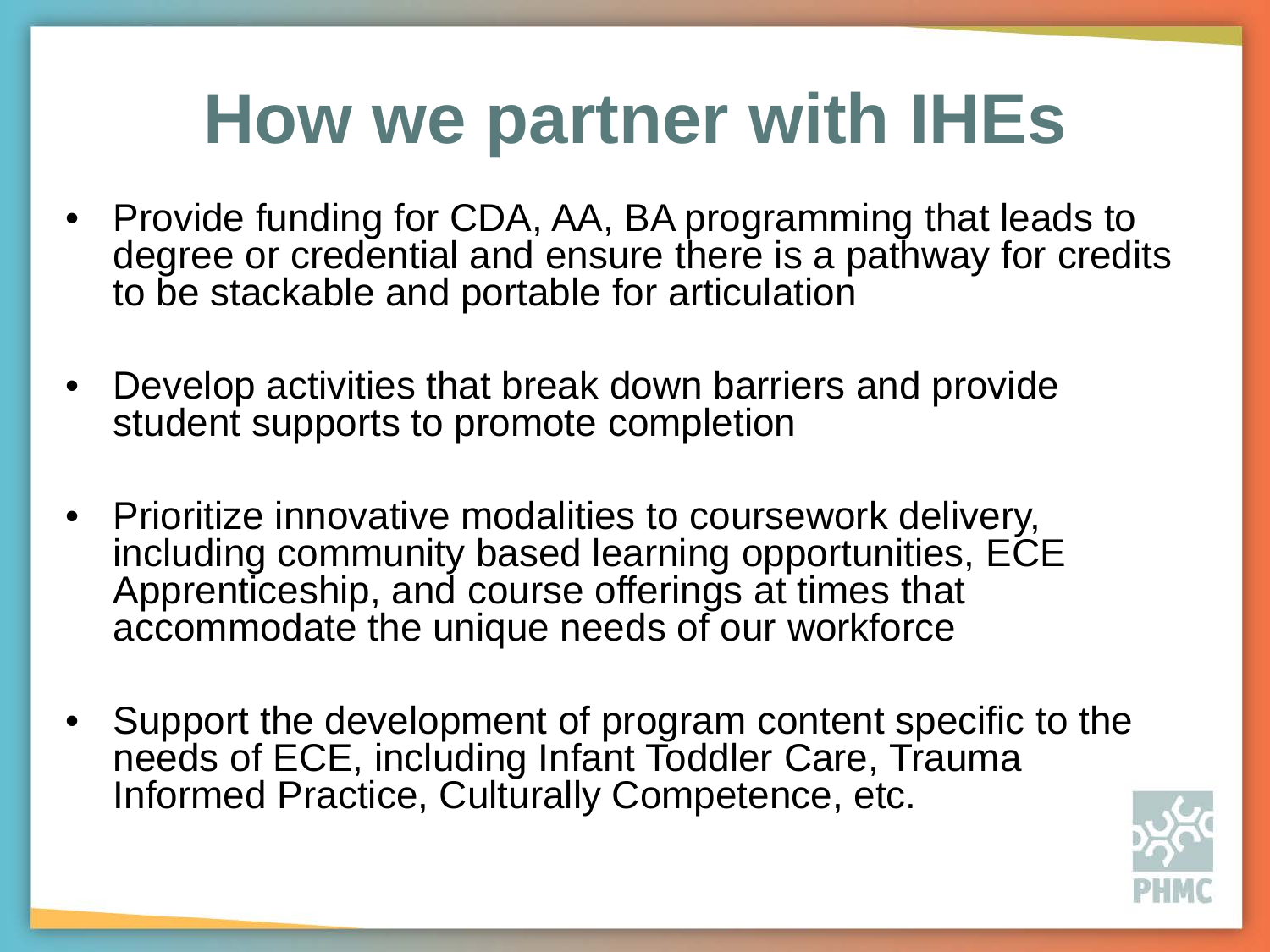## **Strategies to support the ECE workforce**

- Increasing resources that reduce barriers to credential and degree attainment
- Funding coursework that is accessible to working adults
- Deploying ECE and IHE Coordinators to provide onsite Career Advising Services
- Increasing opportunities for Infant and Toddler Teachers and ECE **Apprentices**
- Increasing IHE capacity to deliver ECE specific content to better serve children and families
- Partnering with Early Learning Resource Centers to align Keystone STARS movement goals

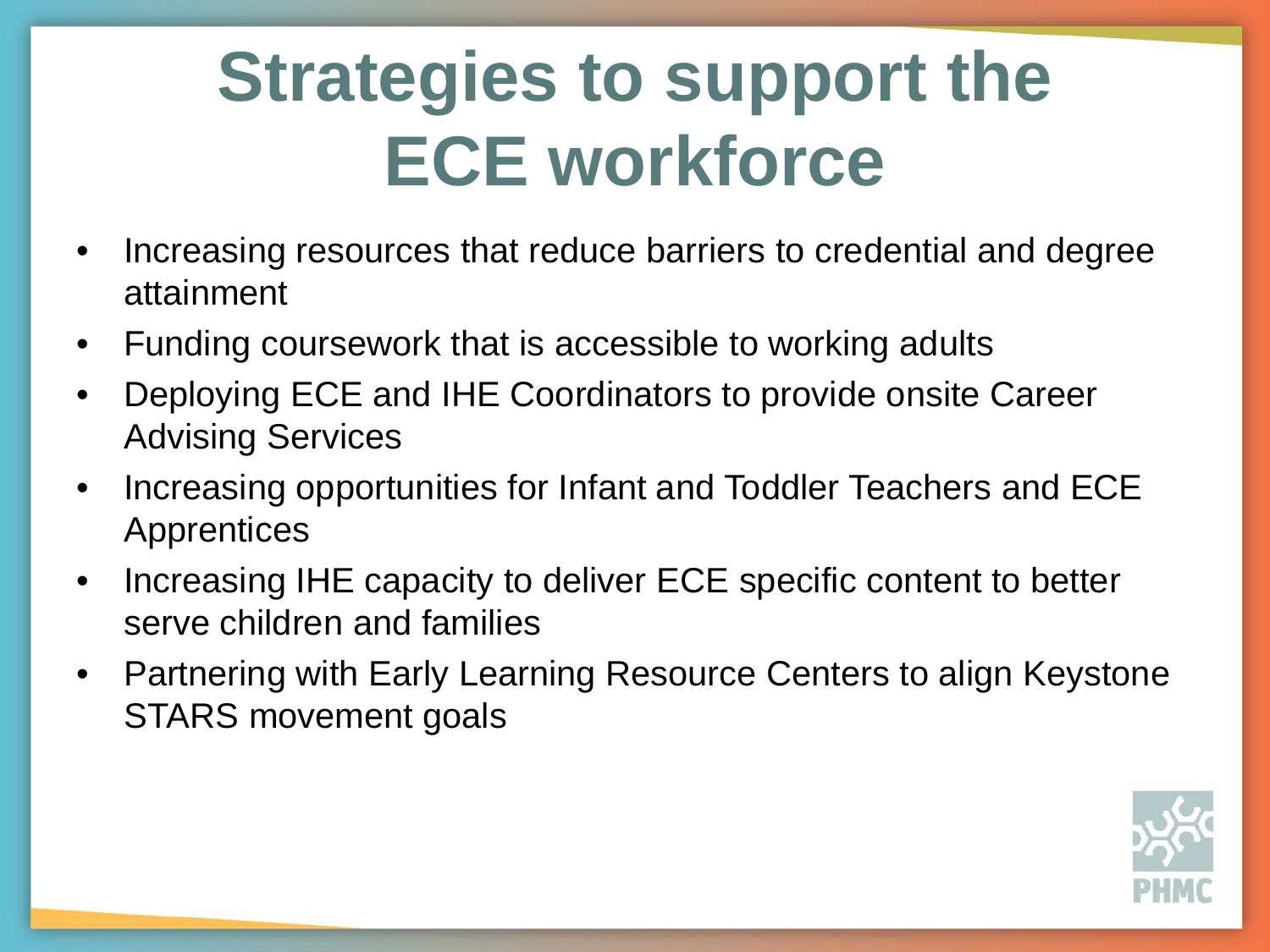# **ECE PDO at PHMC ECE and IHE Coordinators**

- Meet the team!
- Ta'Mora Jackson, ECE PDO Manger
- ECE and IHE Coordinators:
	- **Sara Lennon**
		- ELRC 18 (Philadelphia North and NE)
	- **Mina Abdollahi**
		- ELRC 18 (Philadelphia North and NW), ELRC 16 and 17
	- **Lisbeth Ramos** 
		- ELRC 18 (Philadelphia West, SW, South and Center City), ELRC 15 and 19
- ECE Workforce Specialist
	- Esther Joseph

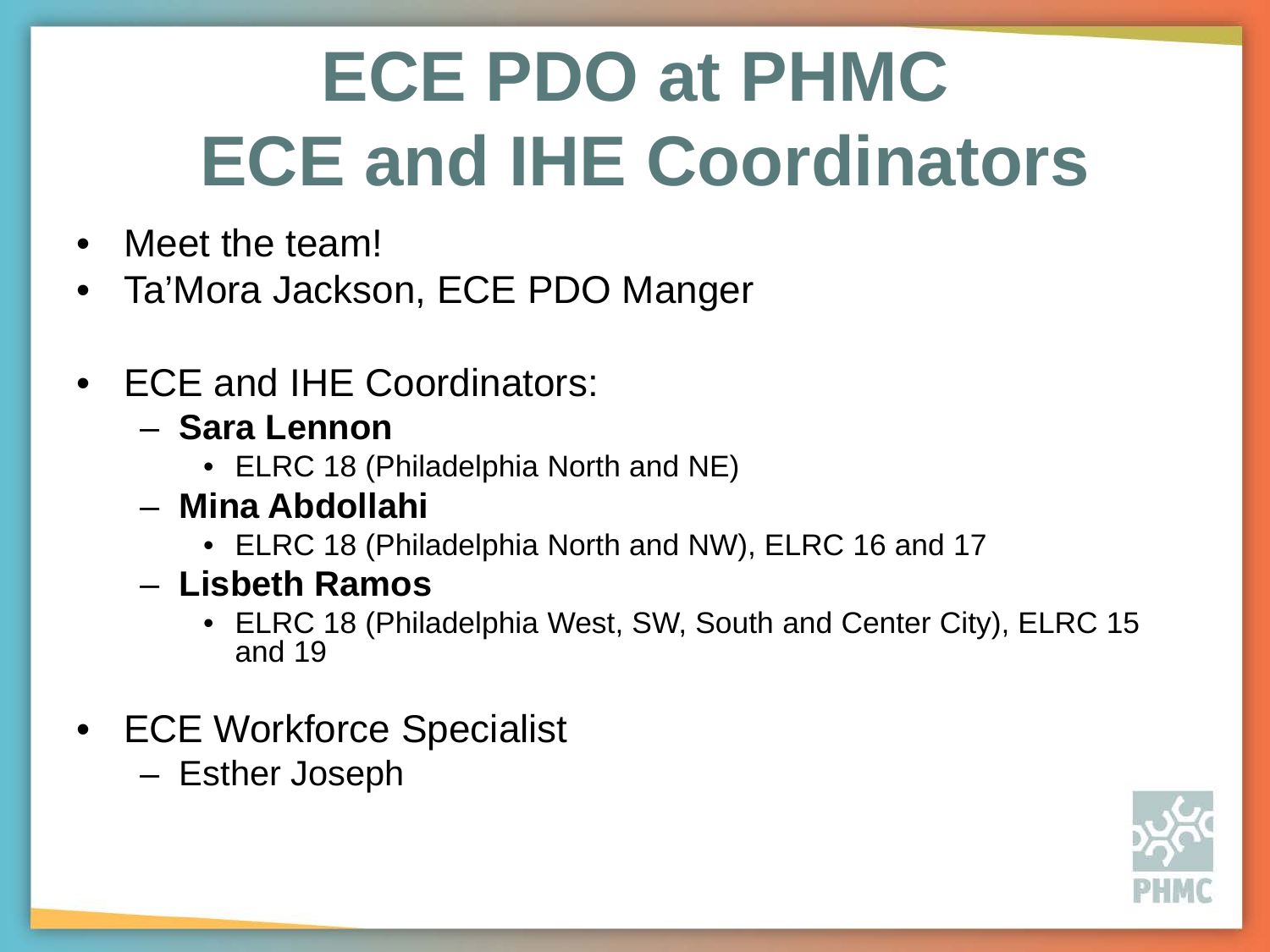#### **ECE PDO at PHMC ECE and IHE Coordinators**

- Career Advising Services – Individual and Program Based
- Support to IHE Partners
	- Bridge Workforce Needs to IHE Opportunities
- Student Supports to Completion
	- Resources and Referrals

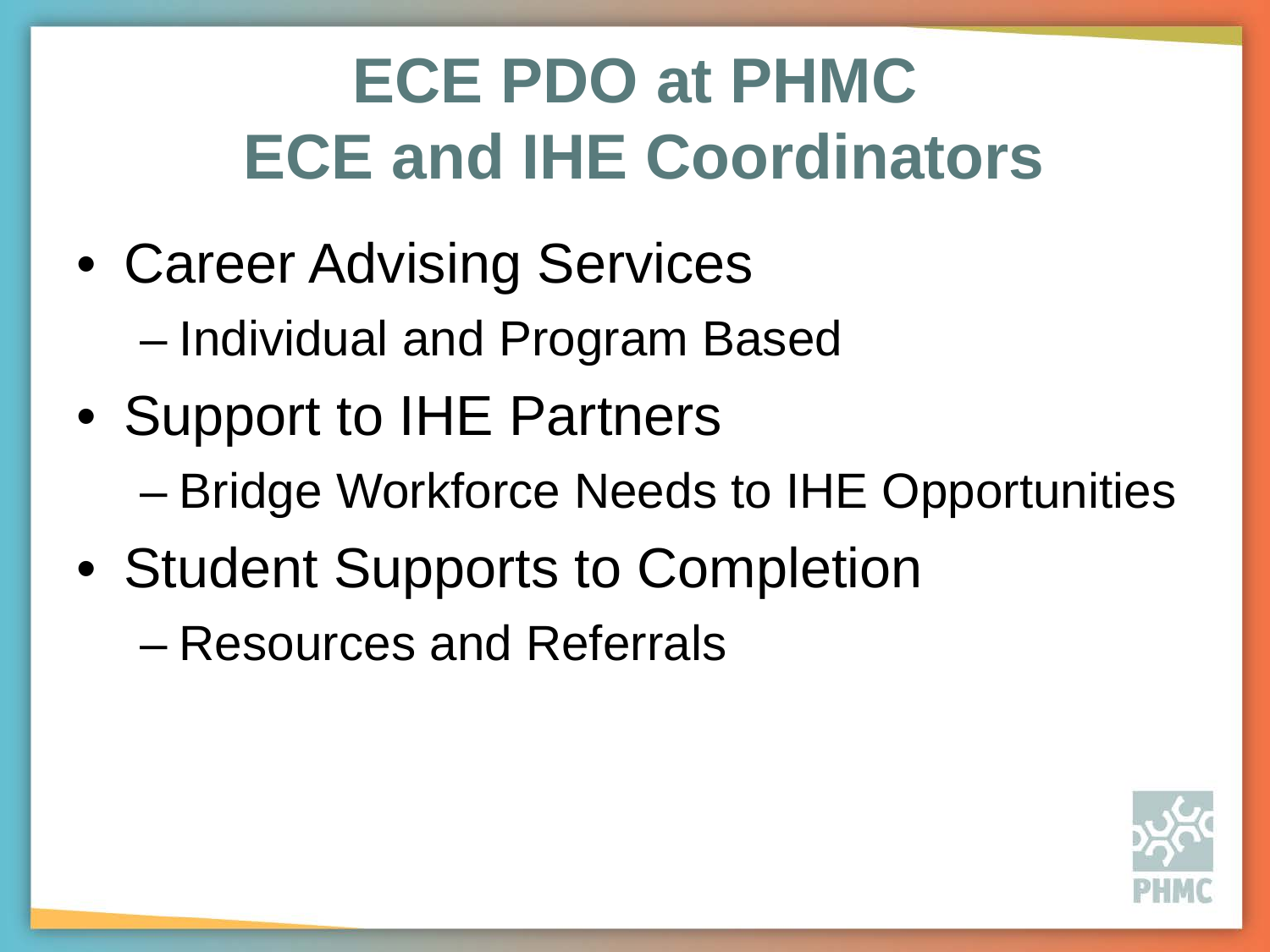#### **ECE PDO at PHMC Partners**

State and Regional Partners:

- OCDEL
- PA Key
- PASSHE
- PACCA
- Institutions of Higher Education (IHEs)
- Early Learning Resource Centers (ELRCs)
- Early Childhood Education Employers
- Early Childhood Educators
- Community Partners

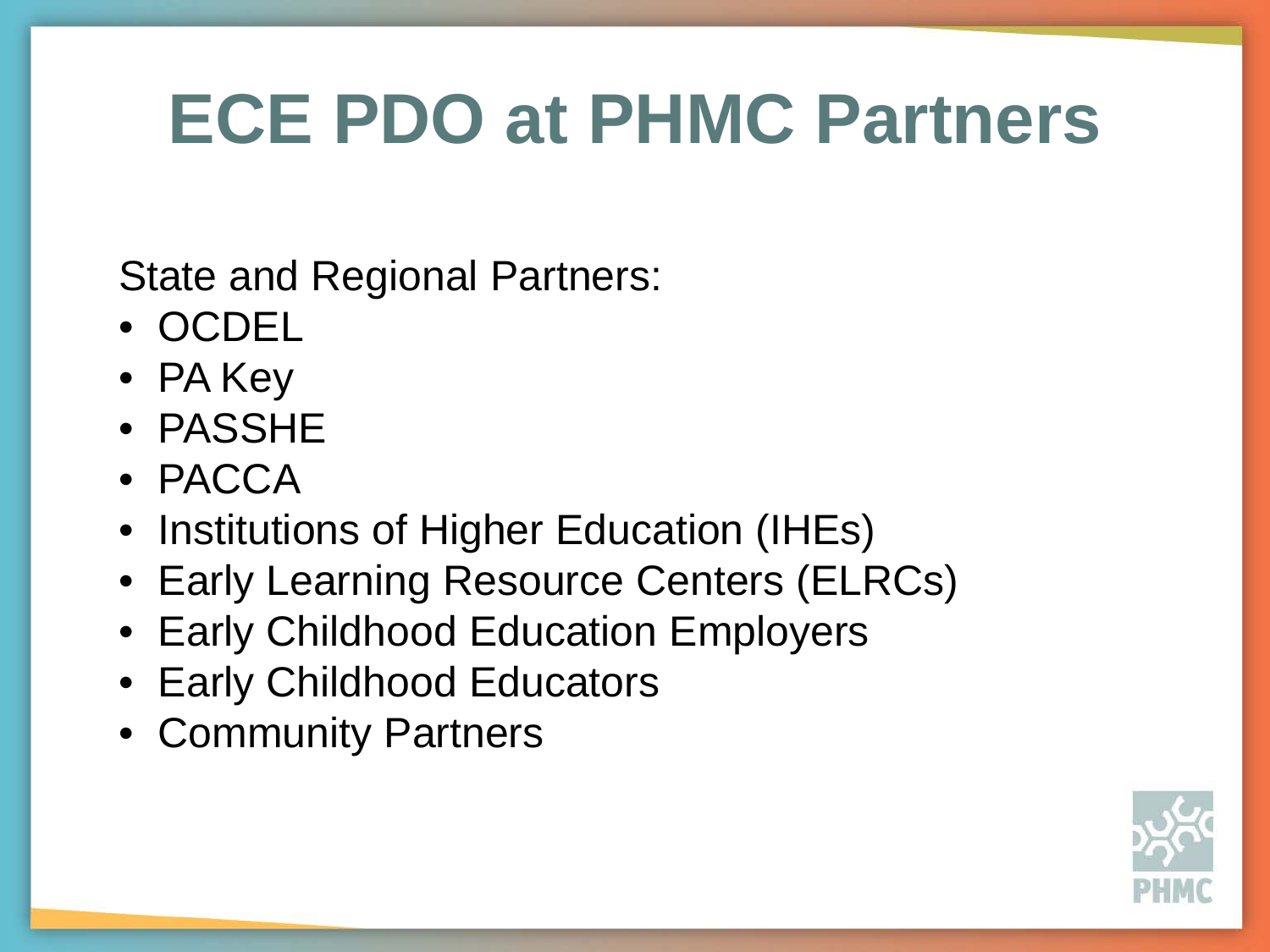#### **Ask the Team!**